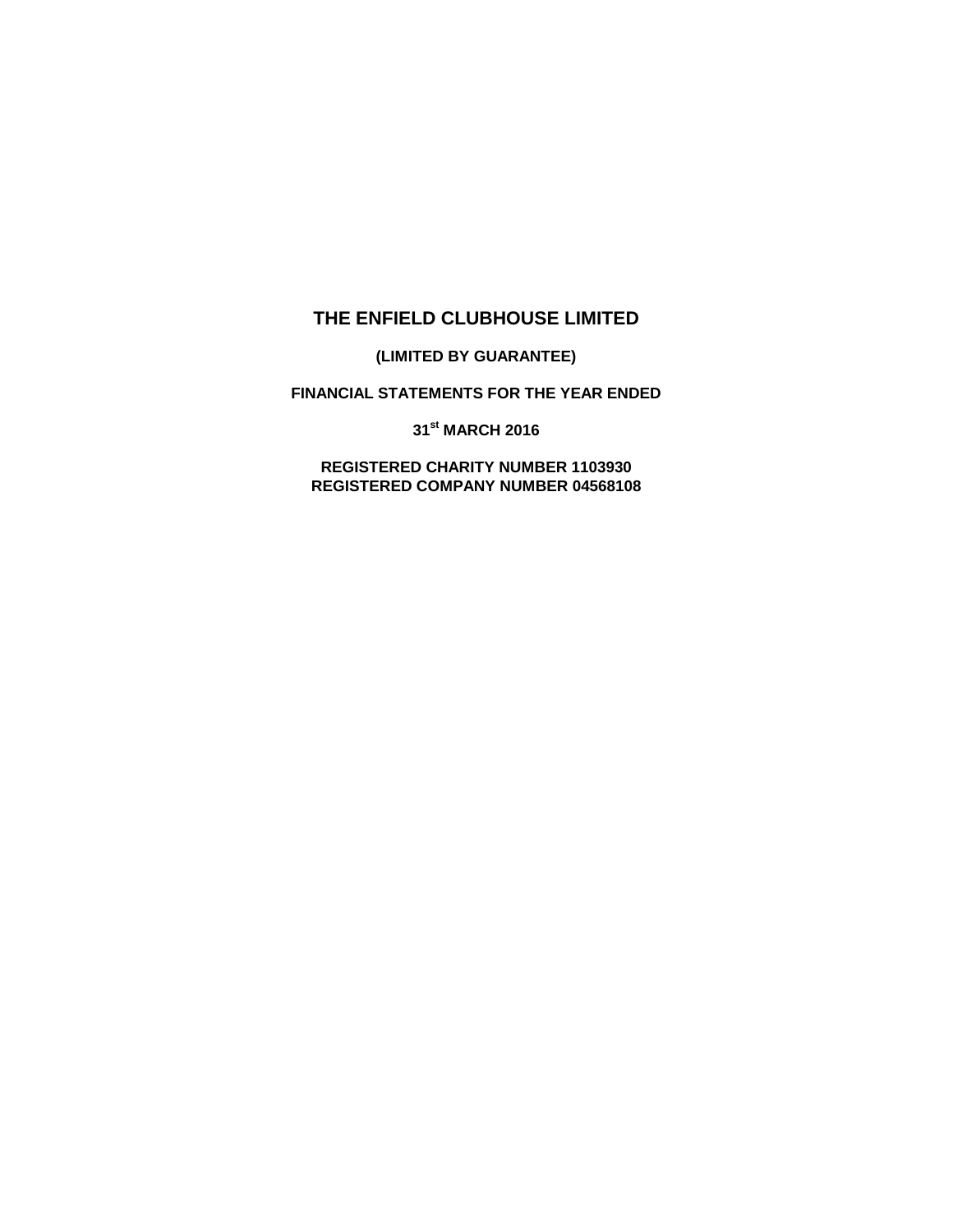# **THE ENFIELD CLUBHOUSE LIMITED**

# **YEAR ENDED 31st MARCH 2016**

## **INDEX**

|                                                | Page         |
|------------------------------------------------|--------------|
| <b>Charity information</b>                     | 1            |
| Trustees' report                               | $\mathbf{2}$ |
| <b>Independent Examiner's Report</b>           | 6            |
| <b>Statement of Financial Activities</b>       | 7            |
| <b>Balance sheet</b>                           | 8            |
| Notes to the financial statements              | 9            |
| <b>Detailed Income and Expenditure Account</b> | 11           |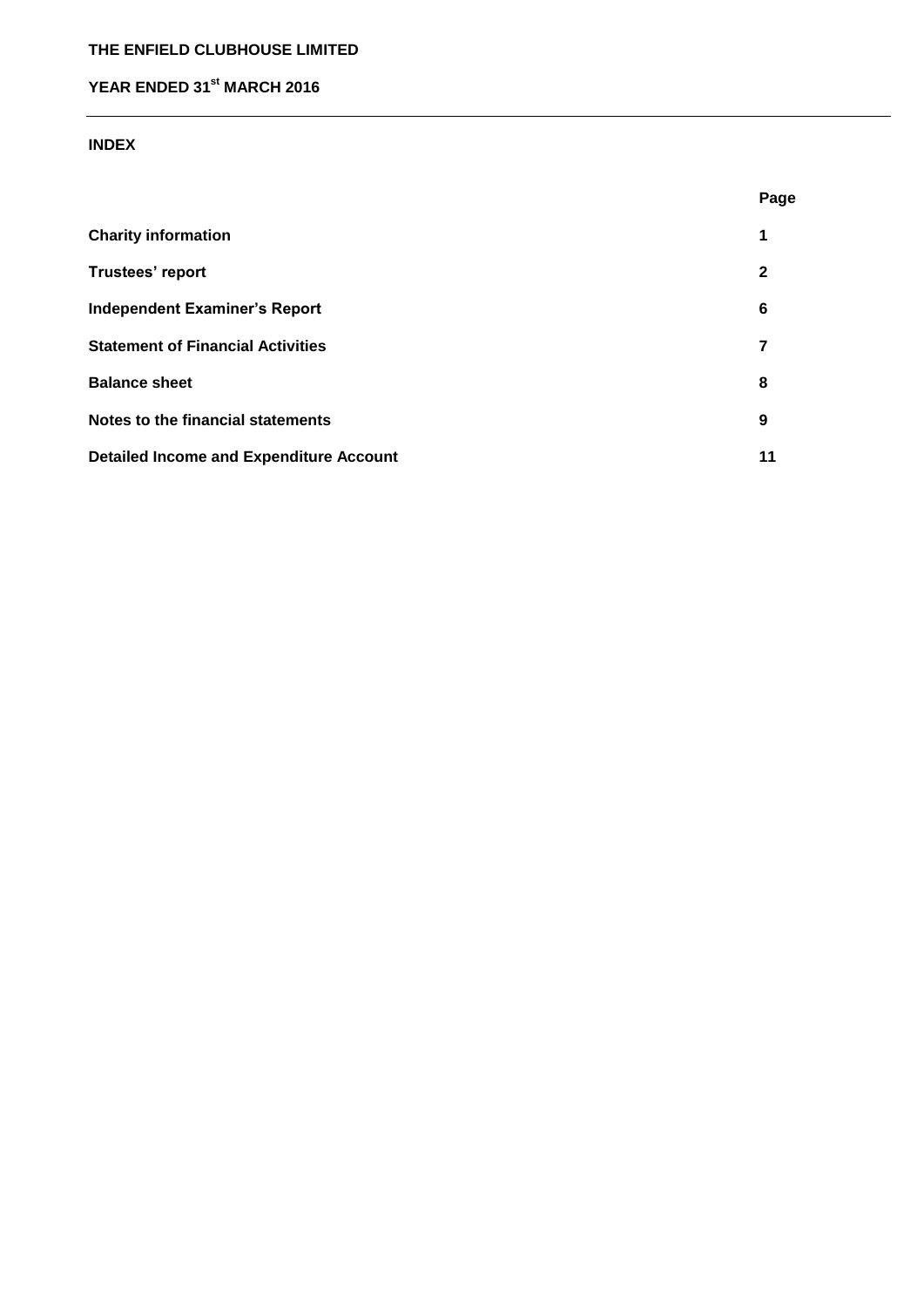#### **CHARITY INFORMATION**

#### **Trustees**

Cheryl Paine (Chair)<br>Amanda Hawting (Treasurer) Amanda Hawting Andy Frost

#### **Clubhouse Manager**

Richard Siddall

#### **Honorary Treasurer**

Panos Mavron FCA

#### **Registered office**

Enfield Clubhouse Room 10, Community House 311 Fore Street Edmonton N9 0PZ

#### **Principal address**

Enfield Clubhouse Room 10, Community House 311 Fore Street Edmonton N9 0PZ

#### **Registered charity number**

1103930

#### **Registered company number**

04568108

#### **Company secretary**

Ms C D Paine

#### **Independent Examiner**

TACTS ACCOUNTANT Chartered certified Accountants 81 Rayleigh Road Palmers Green London N13 5QW

#### **Bankers**

CAF Bank Ltd 25 Kings Hill Avenue Kings Hill West Malling Kent ME19 4JQ www.cafbank.org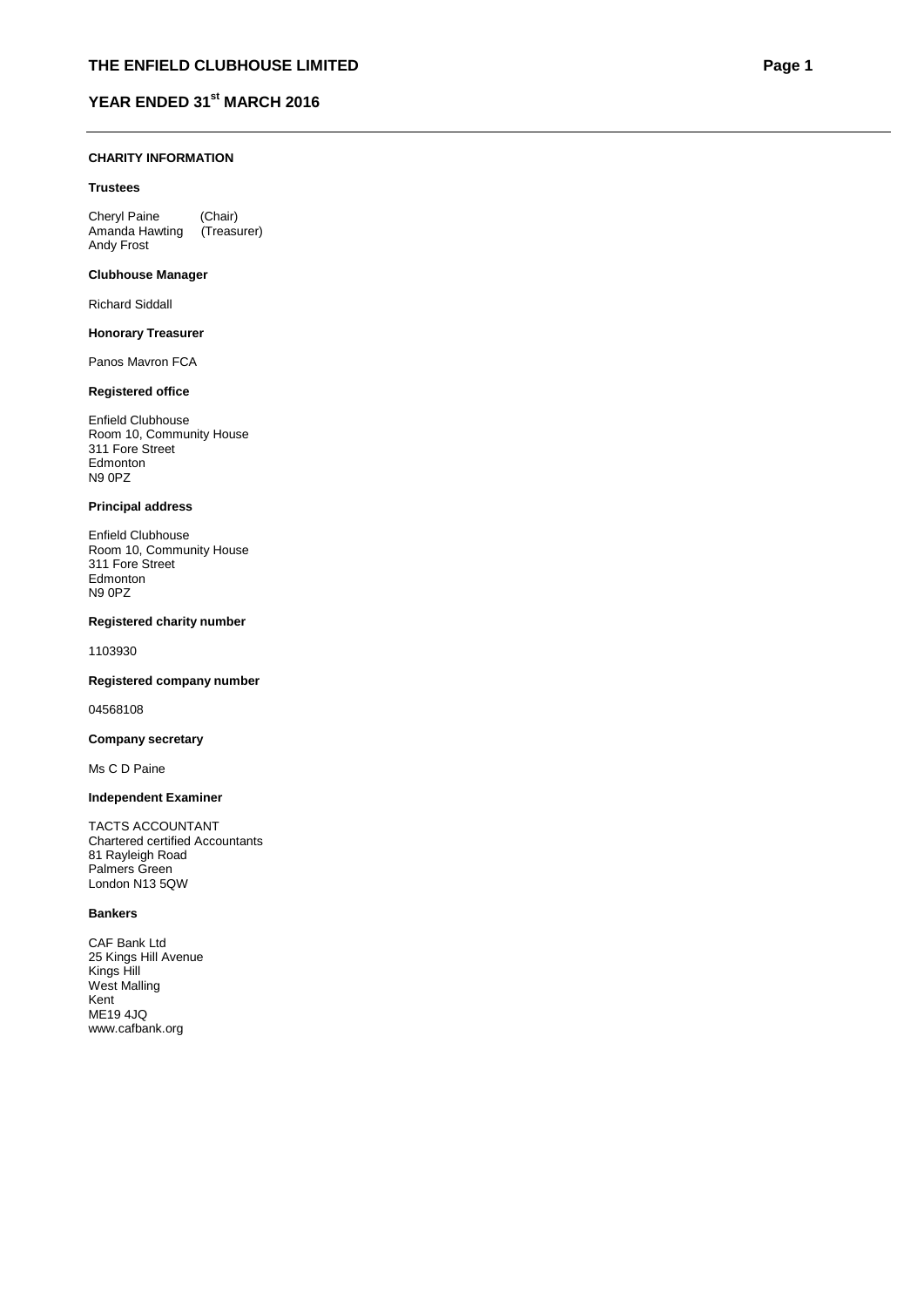#### **REPORT OF THE TRUSTEES**

The Trustees, who are Directors for the purposes of company law, have pleasure in presenting their annual report for the purposes of Section 45 of the Charities Act 2011, together with the accounts for the year ended 31 March 2016.The trustees have adopted the provisions of the Statement of Recommended Practice "Accounting and Reporting by Charities" issued in March 2005, in preparing the annual report and financial statements of the charity.

## **STRUCTURE, GOVERNANCE AND MANAGEMENT**

a) The Memorandum & Articles of Association require that the Board of Trustees and Directors are elected by the membership at the Annual General Meeting. Trustees also present a list of nominations to the offices of Chair, Vice Chairs and Treasurer for election by the members. Clubhouse members are able to stand as Trustees, make nominations and to vote at Clubhouse meetings. The Trustees are responsible to the Charity Commission and to Companies' House for the administration and financial management of Enfield Clubhouse.

b) Enfield Clubhouse is the operating name of The Enfield Clubhouse Limited, registered in England and Wales as a Company Limited by Guarantee (No. 4568108) and as a Registered Charity (No. 1103930).

c) Trustees and Directors are recruited by introduction, word of mouth and referral. They are required to provide references and sign a Trustee Declaration of Eligibility. New Trustees are appointed by a resolution of the Board passed at the normal monthly meeting of the Trustees.

d) Trustees and Directors are expected to visit the clubhouse on a regular basis, be sympathetic to its aims and undergo relevant training by attending relevant courses run by external agencies. Induction and relevant training is made available to all Trustees on their responsibilities.

e) The Board of Trustees and Directors is the decision making body supported by professional advisors. The Board comprises a Chair, Treasurer and other non-officer Trustees all of whom have a wide range of life experience, business skills and knowledge or professional expertise of relevance to the Charity's activities, aims and objectives. The Board delegate's day to day operations to the Clubhouse Manager who manages staff and volunteers to support members to achieve their individual life and work goals, stay well, to participate and feel valued in all aspects of the Clubhouse community. The Company is the employer of all Enfield Clubhouse's staff and has ultimate responsibility under Charity and Company Law, Employment, Health & Safety and other relevant legislation.

We continue to successfully manage our activities and operate our projects within our resources. Responsibility for day-to-day management is delegated to Richard Siddall, the Clubhouse Manager.

Board of Trustees and Directors:

- Cheryl Paine, Chair
- Mandy Hawting Treasurer
- Andy Frost

Clubhouse Manager

:

• Richard Siddall

Project Support Worker Staff:

**•** Gunsel Fevzi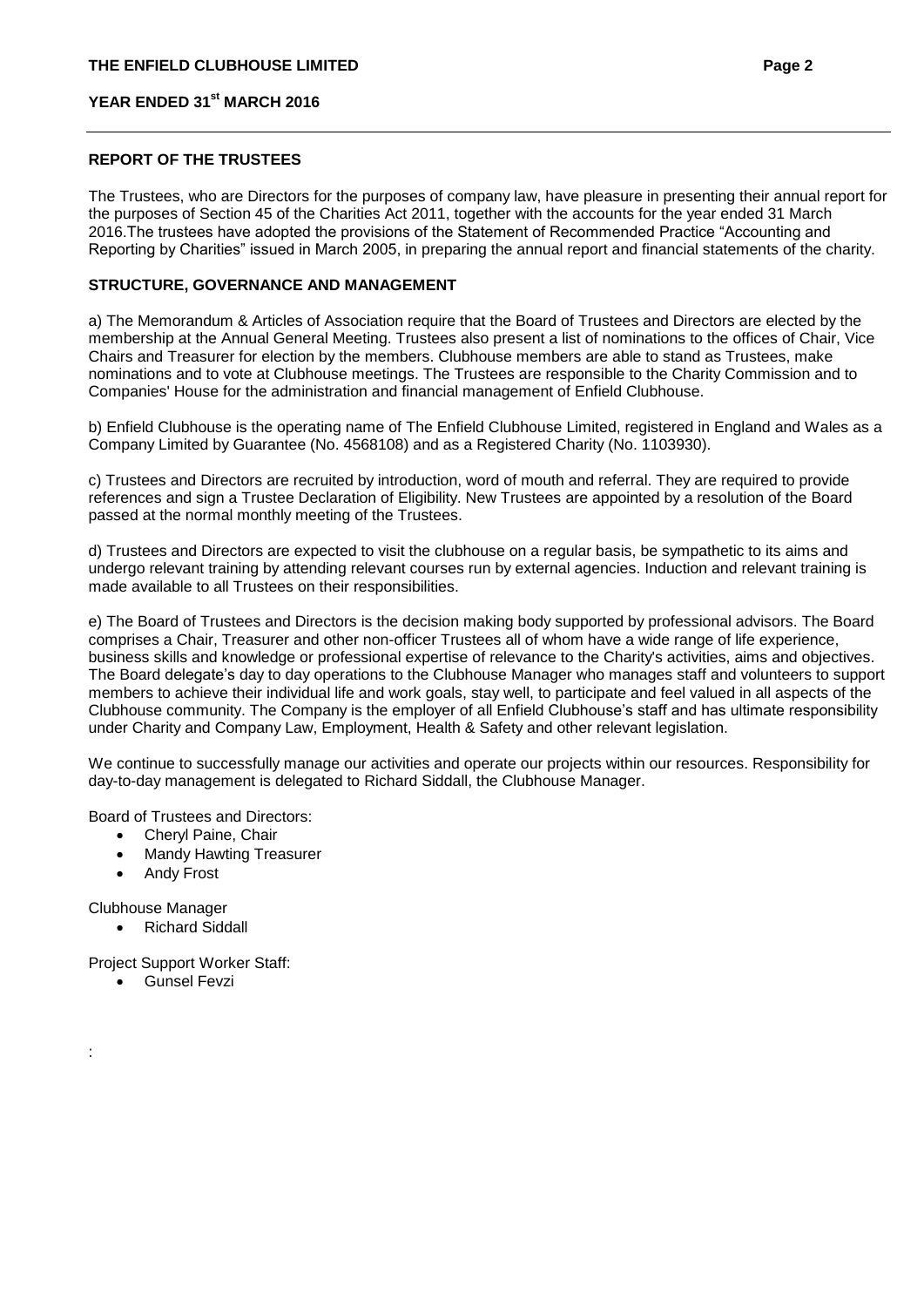**Membership:** Member participation is fully voluntary and entitles them to access all the opportunities available.

- Relationships: describes the unique collegial relationship between Clubhouse staff and members.
- Space: emphasizes the importance of creating a dignified, attractive environment where important work is carried out.
- Work-Ordered Day: describes the structure of the day-to-day activity within a Clubhouse, organized to help members develop self-esteem, confidence and friendships, which make up the foundation of the recovery process.
- Employment: ensures that Clubhouses offer members organized, effective strategies for moving into and maintaining gainful employment. Members have access to:
- **•** Transitional Employment Opportunities: and
- Supported and Independent Employment Opportunities
- Education: ensures that Clubhouses offer members effective opportunities to complete their education.
- Functions of the House: addresses the basic requirements for meeting members' needs, with an emphasis on social and healthcare services.
- Funding, Governance and Administration: describes requirements for overseeing and managing Clubhouses.

The guaranteed rights of membership of Clubhouse are:

- a right to a place to come,
- a right to meaningful work,
- a right to meaningful relationships, and
- a right to a place to return.

As part of good practice we have organisational policies and procedures including making Criminal Record Bureau Checks on all new staff and volunteers working with members, the Protection of Vulnerable Adults procedures, and a complaints procedure.

g) The Clubhouse is not yet affiliated to or certified by the international Clubhouse organisation, so no formal ties currently exist. We aim to support Clubhouse members in developing and promoting their life opportunities, wellbeing and social inclusion.

h) The Board of Trustees and Directors has ensured that appropriate policies and insurance cover are in place for financial management, health and safety, employer and public liability and trustees' indemnity in order to minimise risk to the organisation, its staff and members. The Board also regularly reviews financial budgets and costs, funding, planning permission for the use of the premises and lease agreement, as well as overall project development.

## **OBJECTIVES AND ACTIVITIES**

a) Enfield Clubhouse helps people to recover from the disabling effects of mental illness through work, learning and social activities in safe and supportive environments within the local community. In determining how best to achieve this, the trustees have had regard to the Charity Commission's guidance on public benefit.

Membership is available to anyone with a history of mental health problems who wants to use the service, subject to a risk assessment and appropriate funding being available to pay for the place. Funding is currently available for eligible Enfield residents through the LB Enfield Direct Payments scheme.

The disabling effects of a mental health diagnosis and hospitalisation for many include loss of job, home, social role, support networks, confidence and hope. This can have devastating effects on both individuals affected and their families and carers. Many people feel isolated, lonely, depressed and even suicidal coping with the long-term unemployment, financial hardship, lack of opportunities, discrimination and stigma that results. It's a tragic waste of people's lives, talents, skills and experience and has an added cost in related physical health problems such as diabetes and obesity due to the side-effects of long-term use of anti-psychotic medications, which can also lead to an early death.

Despite all of these problems, Clubhouse members are survivors and want to work and change their lives for the better. Clubhouse seeks to address these problems and support members to find their own solutions including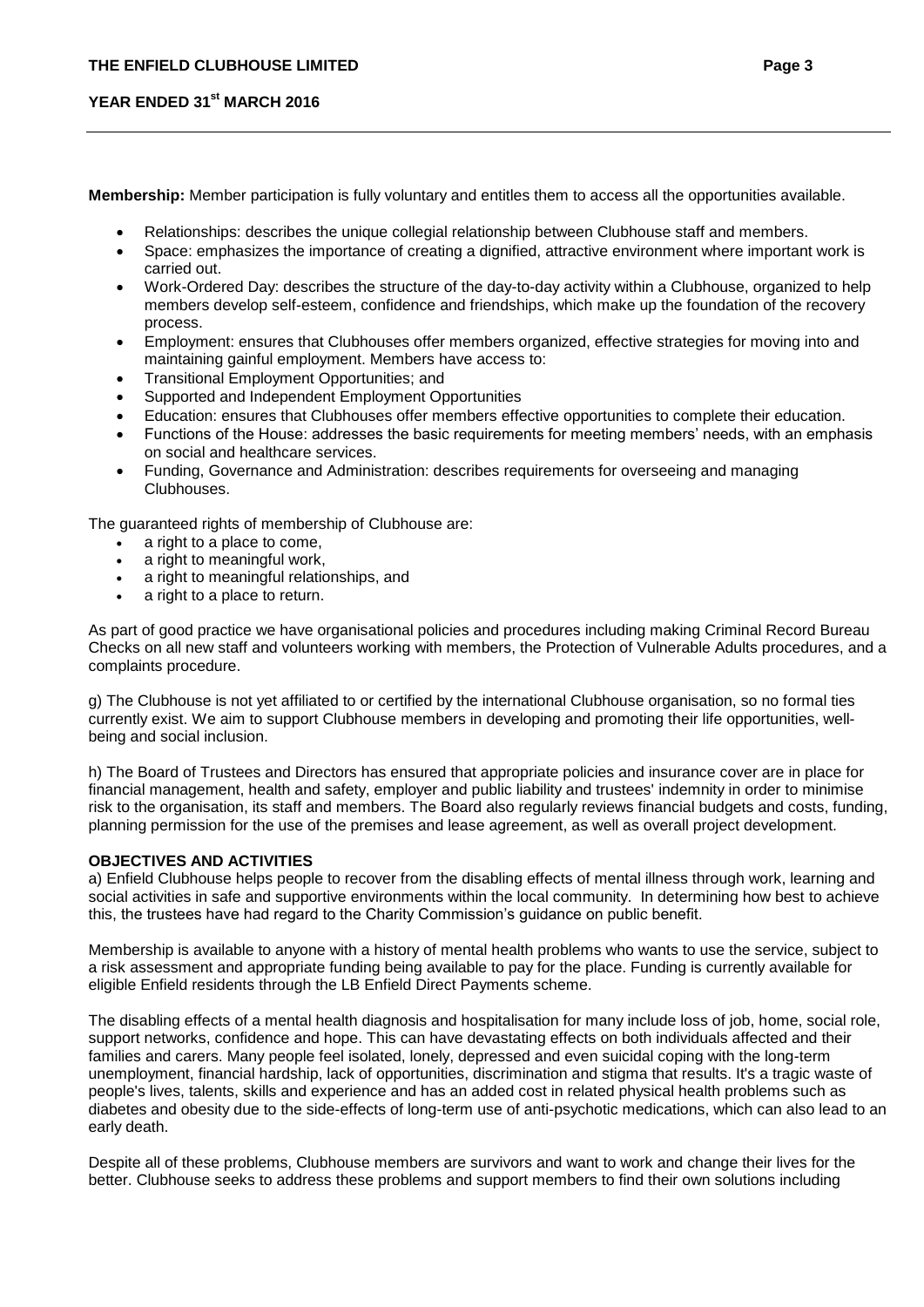appropriate housing, meaningful relationships and work, social lives and education, all of which help to rebuild confidence and self-esteem.

b) Most of our members have a diagnosis of schizophrenia, bi-polar disorder or some other psychosis. Some are diagnosed with anxiety disorders and/or depression. Most have not worked for more than three years. There is a wide range of educational achievements up to and including university degree level.

c) Main objectives for the year:

- 1. To continue to function effectively and provide a valuable service to our Members
- 2. To help members to get temporary paid work experience placements and permanent employment.
- 3. To support members to improve their employability skills and develop their social support networks to enable them to lead fuller and more active lives in the community.
- 4. To provide opportunities for members to socialise and develop within a welcoming environment.
- 5. To encourage more people to become Trustees /Directors In particular to try & fill the vacant post of Secretary.
- 6. To further encourage more people (including members to attend Trustees Meetings as non-voting s "Board members".
- 7. To Increase Membership

d) Strategies for achieving objects:

- 1. To ensure viable income sources exist so we can continue to be sustainable.
- 2. To manage our resources effectively and responsibly.
- 3. To continue to have suitable affordable accommodation.

e) Details of significant activities:

1. Members actively take part in both work and social activity planning meetings, day-to-day decision-making and are encouraged to take responsibility for administration, and fundraising activities within the Clubhouse.

#### **ACHIEVEMENTS AND PERFORMANCE**

Many of our members have completed, are currently engaged or are looking for voluntary work in the community, or doing some kind of educational course. Examples include gardening, working in a vineyard, and in a cafe.

Clubhouse members have enjoyed learning how to use the internet safely, contributing to updating our own website, creating posters, leaflets, greetings cards etc

Having our own accommodation in Community House continues to provide a stable environment for the security and long term development of Clubhouse. Our financial assets continue to be healthy and the ratio between annual Income and Expenditure is well controlled.

A sad point in our year was the death of one of our former volunteers Atul Valia in December. Atul was still in touch with several Members, many of whom attended his funeral service at Hendon Crematorium.

#### **FINANCIAL REVIEW**

a) The Clubhouse is in a healthy position with adequate financial reserves. .

- b) Our Principal funding source now comes from members subscriptions
- c) This year Clubhouse received a very generous donation from the Wilmington Trust for which we are extremely grateful.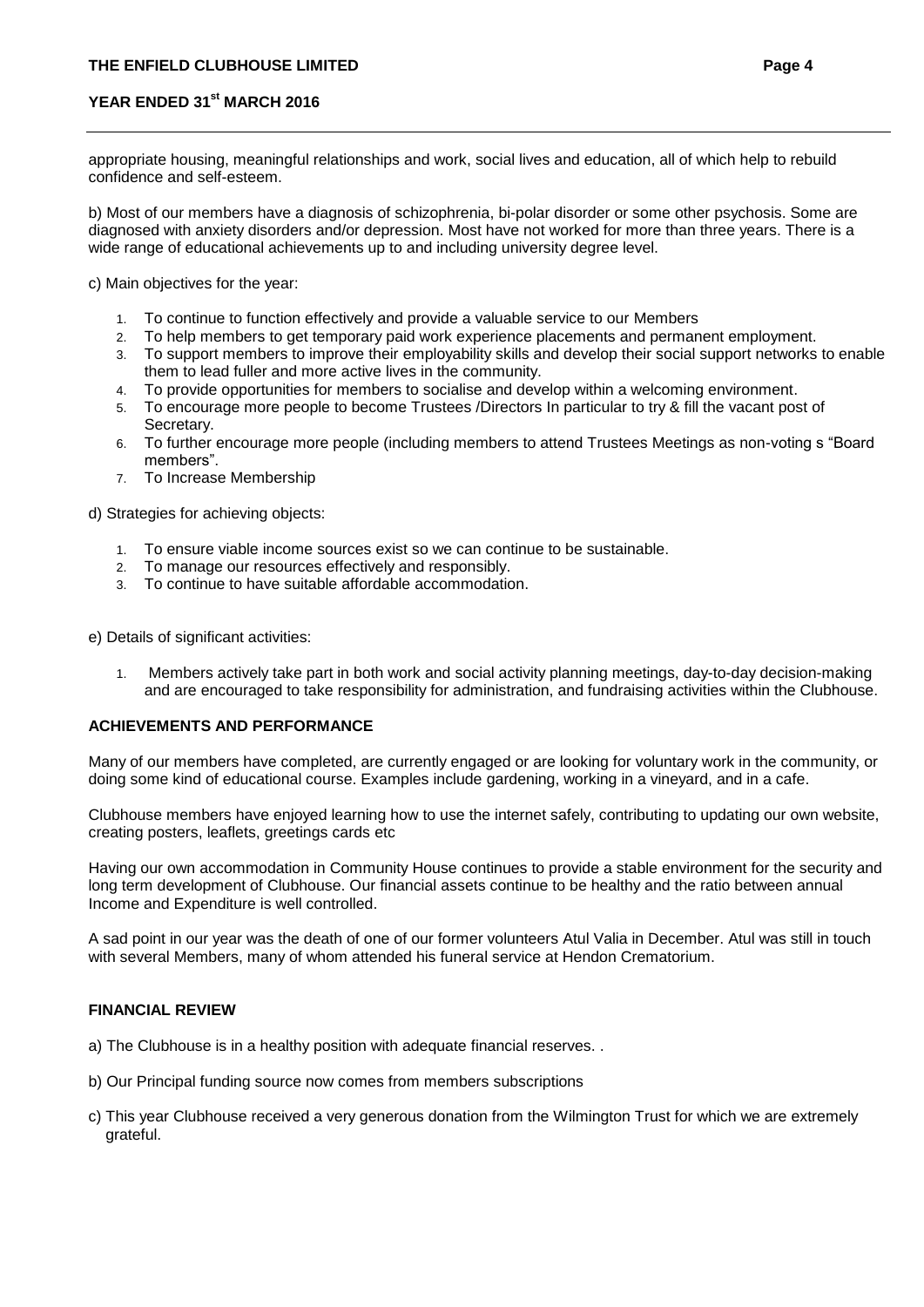#### **PLANS FOR THE FUTURE**

- To ensure adequate accommodation continues to be available..
- To prepare Clubhouse members for changes to the government's welfare programme and the inherent effect the process could have on them in terms of both finance and mental wellbeing.
- To continue to support members with regard to the 'transformation of social care' and introduction of 'personalisation' and the increased choice and control members will have over assessing their own needs and purchasing their own care.
- To ensure our income streams are sufficient to support the continuance of Clubhouse
- To maintain and increase a wide range of support in developing social and employment opportunities for Members.

#### **STATEMENT OF TRUSTEES' RESPONSIBILITIES**

The trustees (who are also directors of The Enfield Clubhouse Limited for the purposes of company law) are responsible for preparing the Report of the Trustees' and the financial statements in accordance with applicable law and United Kingdom Accounting Standards (United Kingdom Generally Accepted Accounting Practice).

Company law requires the trustees to prepare financial statements for each financial year, which give a true and fair view of the state of affairs of the charitable company and of the incoming resources and application of resources, including the income and expenditure, of the charitable company for that period. In preparing these financial statements, the trustees are required to:

- select suitable accounting policies and then apply them consistently;
- observe the methods and principles in the Charities SORP;
- make judgements and estimates that are reasonable and prudent;
- state whether applicable UK Accounting Standards have been followed, subject to any material departures disclosed and explained in the financial statements;
- Prepare the financial statements on the going concern basis unless it is inappropriate to presume that the charitable company will continue in operation.

The trustees are responsible for keeping adequate accounting records that disclose with reasonable accuracy at any time the financial position of the charitable company and enable them to ensure that the financial statements comply with the Companies Act 2006. They are also responsible for safeguarding the assets of the charitable company and hence for taking reasonable steps for the prevention and detection of fraud and other irregularities.

In so far as the trustees are aware:

- there is no relevant information of which the charitable company's independent examiner is unaware; and
- The trustees have taken all steps that they ought to have taken to make themselves aware of any relevant information and to establish that the independent examiner is aware of that information.

#### **INDEPENDENT EXAMINER**

Our Independent examiner continues to be TACTS ACCOUNTANT, (Chartered Certified Accountants, 81 Rayleigh Road, Palmers Green, London N13 5QW), was appointed.

Approved by the trustees and signed on their behalf.

**Cheryl Paine Chair of Trustees** 

Date:  $5^{th}$  May 2016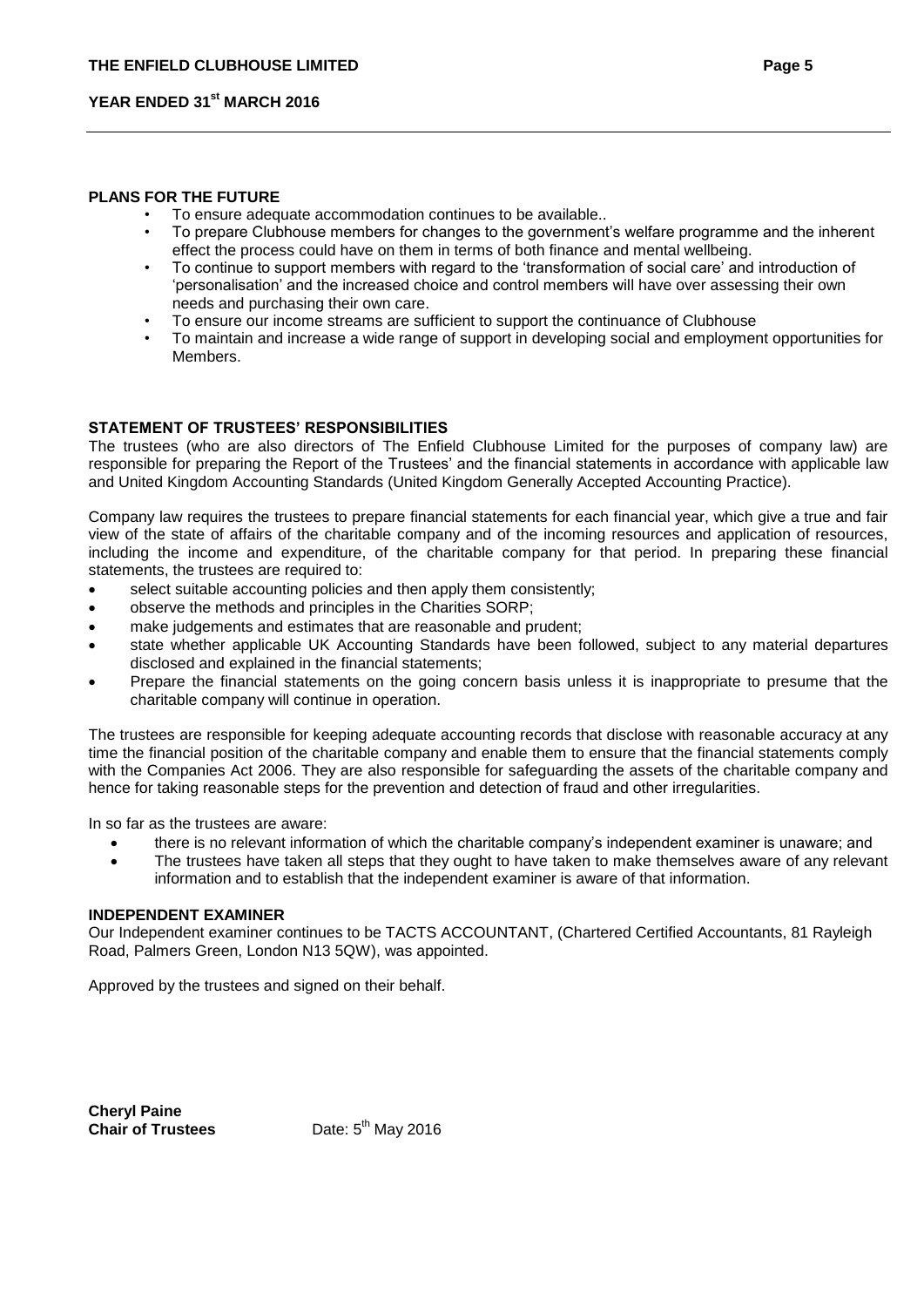## **Independent examiner's report to the trustees of The Enfield Clubhouse Limited**.

I report on the accounts of the charity for the **year ended 31st March 2016**, which are set out on pages 7 to 11.

## **Respective responsibilities of trustees and examiner**

The trustees (who are also the directors of the company for the purposes of company law) are responsible for the preparation of the accounts. The trustees consider that an audit is not required for this year under section 144(2) of the Charities Act 2011 (the 2011 Act) or under Regulation 10 (1)(a) to (c) of The Charities Accounts (Scotland) Regulations 2006 (the 2006 Accounts Regulations) and that an independent examination is needed. The charity is required by company law to prepare accrued accounts and I am qualified to undertake the examination by being a qualified member of the Association of Chartered Certified Accountant.

Having satisfied myself that the charity is not subject to audit under company law and is eligible for independent examination, it is my responsibility to:

- examine the accounts under section 145 of the 2011 Act);
- to follow the procedures laid down in the general Directions given by the Charity Commission under section 145(5)(b) of the 2011 Act; and
- to state whether particular matters have come to my attention.

### **Basis of independent examiner's report**

My examination was carried out in accordance with the general Directions given by the Charity Commission. An examination includes a review of the accounting records kept by the charity and a comparison of the accounts presented with those records. It also includes consideration of any unusual items or disclosures in the accounts, and seeking explanations from you as trustees concerning any such matters. The procedures undertaken do not provide all the evidence that would be required in an audit and consequently no opinion is given as to whether the accounts present a 'true and fair view' and the report is limited to those matters set out in the statement below.

#### **Independent examiner's statement**

In connection with my examination, no matter has come to my attention:

(1) which gives me reasonable cause to believe that in any material respect the requirements

- to keep accounting records in accordance with section 386 of the Companies Act 2006 and section 44(1)(a) of the 2005 Act; and
- to prepare accounts which accord with the accounting records, comply with the accounting requirements of the Companies Act 2006, section 44(1)(b) of the 2005 Act and Regulation 8 of the 2006 Accounts Regulations; and
- which are consistent with the methods and principles of the Statement of Recommended Practice: Accounting and Reporting by Charities

#### have not been met; or

(2) to which, in my opinion, attention should be drawn in order to enable a proper understanding of the accounts to be reached.

Date: 05/05/2016

# Chartered Certified Accountant

TACTS ACCOUNTANT, 81 Rayleigh Road, Palmers Green, London N13 5QW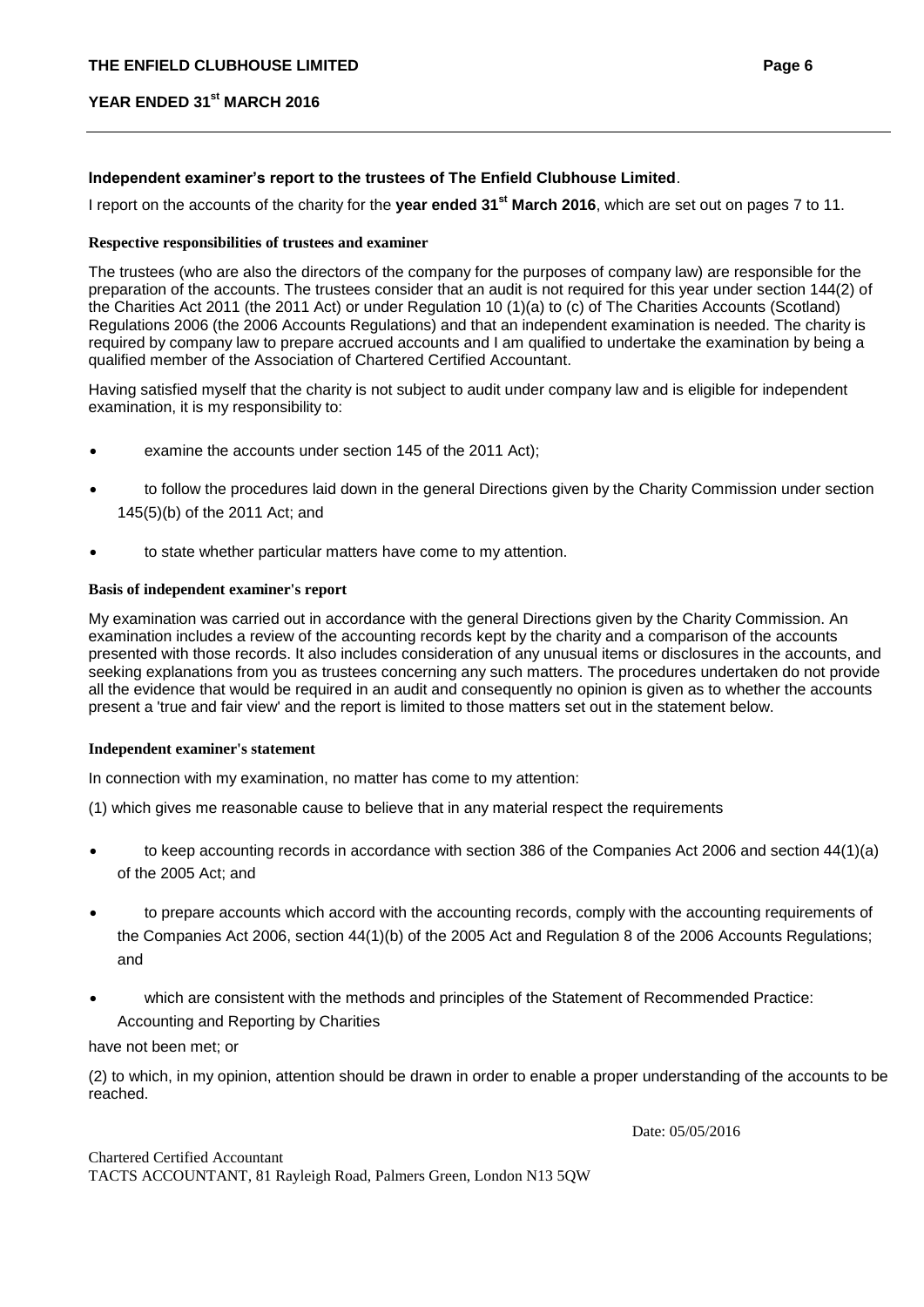# **`THE ENFIELD CLUBHOUSE LTD**

## **INCOME AND EXPENDITURE FOR THE PERIOD ENDING 31 MARCH 2016**

|                                 | <b>Unrestricted</b><br><b>Funds</b> | <b>Restricted</b><br><b>Funds</b> | <b>Total</b><br><b>Funds</b><br>2016 | <b>Total</b><br><b>Funds</b><br>2015 |
|---------------------------------|-------------------------------------|-----------------------------------|--------------------------------------|--------------------------------------|
| <b>INCOMING RESOURCES</b>       |                                     |                                   |                                      |                                      |
| Income:                         |                                     |                                   |                                      |                                      |
| Voluntary Income                | 56,787                              |                                   | 56,787                               | 44,211                               |
| <b>Other Income:</b>            |                                     |                                   |                                      |                                      |
| <b>Bank Interest</b><br>Other   | 731                                 |                                   | 731                                  | 1,182<br>6,731                       |
| <b>TOTAL INCOMING RESOURCES</b> | 57,517                              |                                   | 57,517                               | 52,124                               |
| <b>RESOURCES EXPENDED</b>       |                                     |                                   |                                      |                                      |
| Charitable costs                | 35,227                              |                                   | 35,227                               | 42,582                               |
| Support & Governance costs      | 3,716                               |                                   | 3,716                                | 3,641                                |
| <b>TOTAL RESOUCES EXPENDED</b>  | 38,943                              |                                   | 38,943                               | 46,223                               |
| Net Incomings and (Outgoings)   | 18,574                              |                                   | 18,574                               | 5,901                                |
| <b>Balance Brought Forward</b>  | 85,884                              |                                   | 85,884                               | 79,983                               |
| <b>Balances Carried Forward</b> | 104,458                             |                                   | 104,458                              | 85,884                               |

There were no recognised gains or losses for the above period other than those shown in the statement of financial activities for the above financial year. All incoming resources and resources expended are derived from continuing activities.

The notes attached form part of these financial statements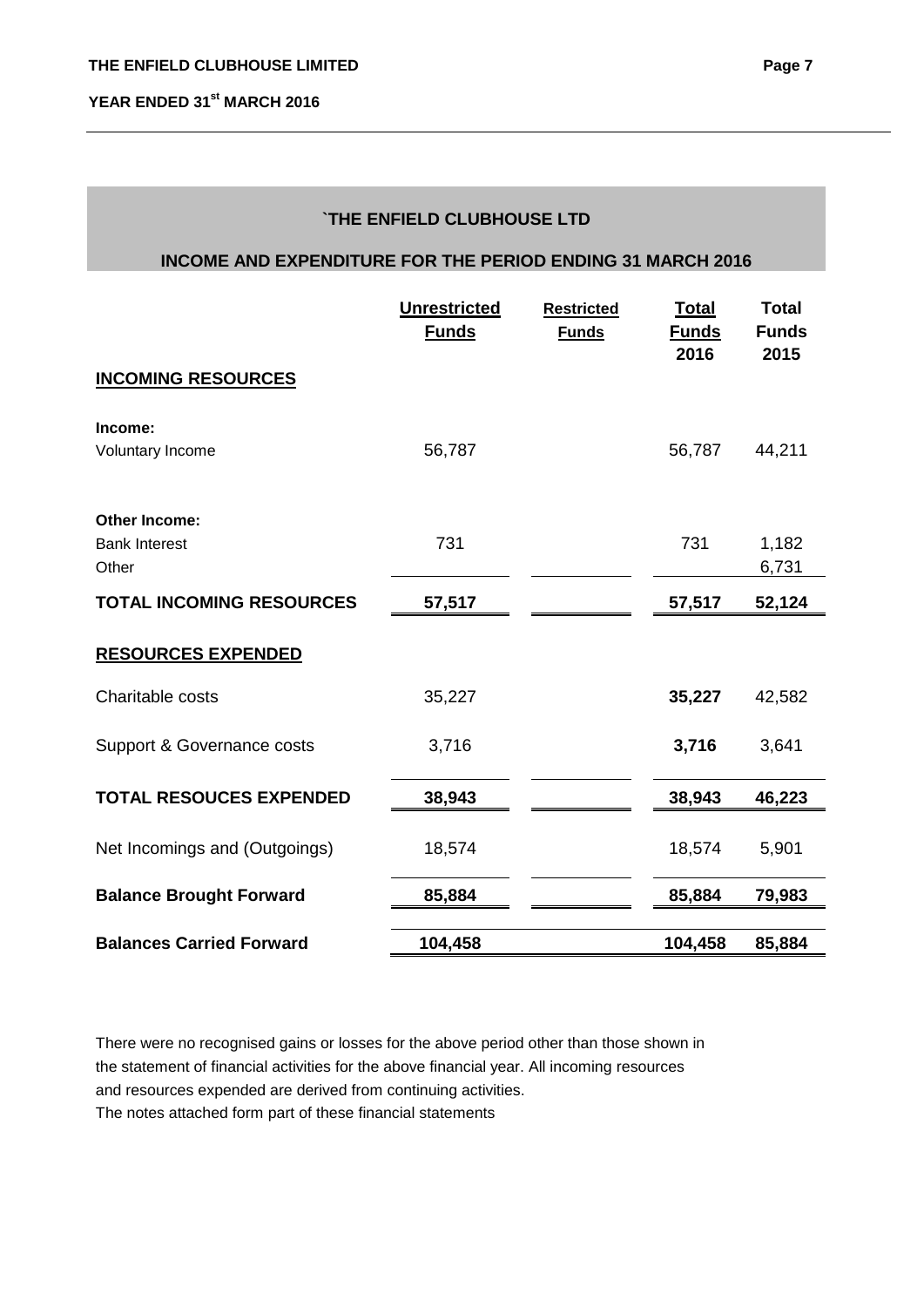| THE ENFIELD CLUBHOUSE LTD                                                              |              |                  |                  |  |
|----------------------------------------------------------------------------------------|--------------|------------------|------------------|--|
| <b>BALANCE SHEET AS AT 31 MARCH 2016</b>                                               |              |                  |                  |  |
|                                                                                        | <b>Notes</b> | £<br>2016        | £<br><u>2015</u> |  |
| <b>Fixed Assets</b><br>Tangible assets                                                 |              |                  |                  |  |
| <b>Current Assets:</b><br><b>Debtors</b><br>Cash at Bank and In Hand                   | (8)          | 5,001<br>100,509 | 6,025<br>85,136  |  |
| <b>Current Liabilities:</b><br><b>Creditors:</b><br>Amount falling due within one year | (9)          | 1,052            | 5,277            |  |
| <b>Net Assets</b>                                                                      |              | 104,458          | 85,884           |  |
| <b>As Represented By</b><br><b>Unrestricted Fund</b><br><b>Restricted Fund</b>         |              | 104,458          | 85,884           |  |
| <b>Total Funds</b>                                                                     |              | 104,458          | 85,884           |  |

(The notes form part of this account)

The directors are satisfied that the company is entitled to exemption from the provisions of the Companies Act 2006 (the Act) relating to the audit of the financial statements for the year by virtue of section 477, and that no member or members have requested an audit pursuant to section 476 of the Act.

The directors acknowledge their responsibilities for complying with the requirements of the Act with respect to accounting records and the preparation of financial statements.

This report has been prepared in accordance with the provisions applicable to companies subject to the small companies' regime

The accounts were approved by the Trustees on  $-5<sup>th</sup>$  May 2016 and signed on their behalf by:-

| <b>Cheryl Paine</b> |
|---------------------|
| Chair of trustees   |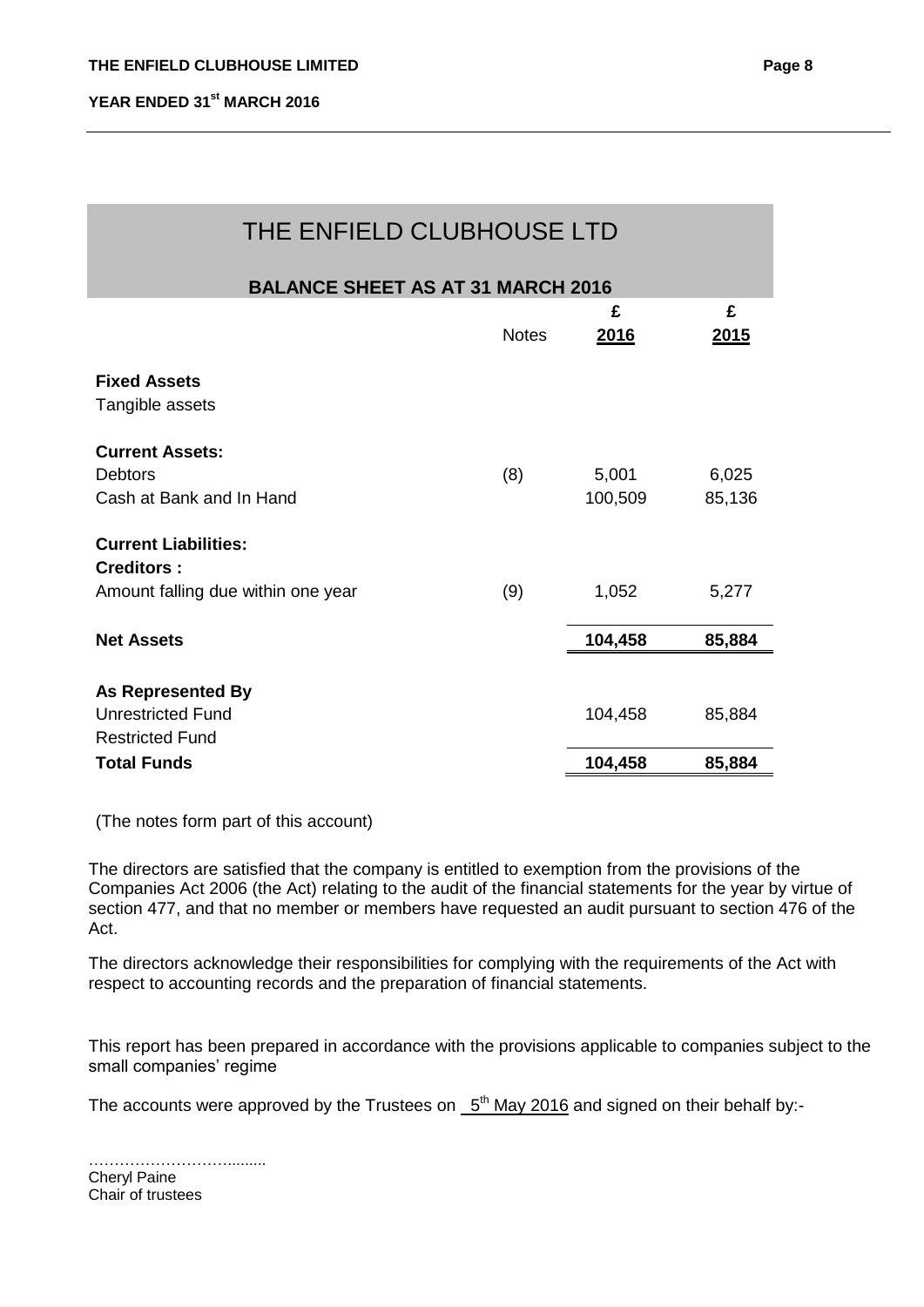## **NOTES TO THE ACCOUNTS**

### **1. ACCOUNTING POLICIES**

The financial statements have been prepared under the historical cost convention, modified to include the revaluation of certain fixed assets, and in accordance with the Financial Reporting Standard for Smaller Entities (effective January 2008).

The statements have also been prepared in accordance with the Statement of Recommended Practice (SORP) - Accounting and Reporting by Charities SORP 2005 issued in March 2005.

### **2. HIRE PURCHASE AND LEASING COMMITMENTS**

Rentals paid under operating leases are charged to the profit and loss account on a straight line basis over the period of the lease.

### **3. INCOME**

Incoming resources are recognised in these accounts when the resource is sufficiently certain and measurable and when the charity obtains entitlement to receipt.

#### **4. RESOURCE EXPENDED**

Outgoing resources are recognised in these accounts when a legal or constructive obligation to transfer resources arises.

#### **5. TAXATION**

The Enfield Clubhouse Limited is a registered charity and is not liable for corporation tax on its income under section 505 of the Income and Corporation Taxes Act 1988 to the extent that it is applied to its charitable activities.

#### **6. RESERVES**

The Restricted Funds are restricted income funds given to the charity for specific purposes. They are expendable by the trustees in furtherance of particular projects within the charity objects. Where the restriction relates to the acquisition of fixed assets, then it is treated as having been satisfied once the particular assets have been purchased and the appropriate amount is transferred to the unrestricted funds.

The Unrestricted Funds are expendable at the discretion of the trustees in furtherance of the objects of the charity.

|                                | <b>Restricted</b><br>funds<br>reserve | Unrestricted<br>funds<br>reserve | <b>Total</b> |  |
|--------------------------------|---------------------------------------|----------------------------------|--------------|--|
|                                | £                                     | £                                | £            |  |
| At 1 April 2015                |                                       | 85,884                           | 85,884       |  |
| Surplus/(Deficit) for the year |                                       | 18,574                           | 18.574       |  |
| Transfers between funds        |                                       | ۰                                | ۰            |  |
| At 31 March 2016               |                                       | 104,458                          | 104,458      |  |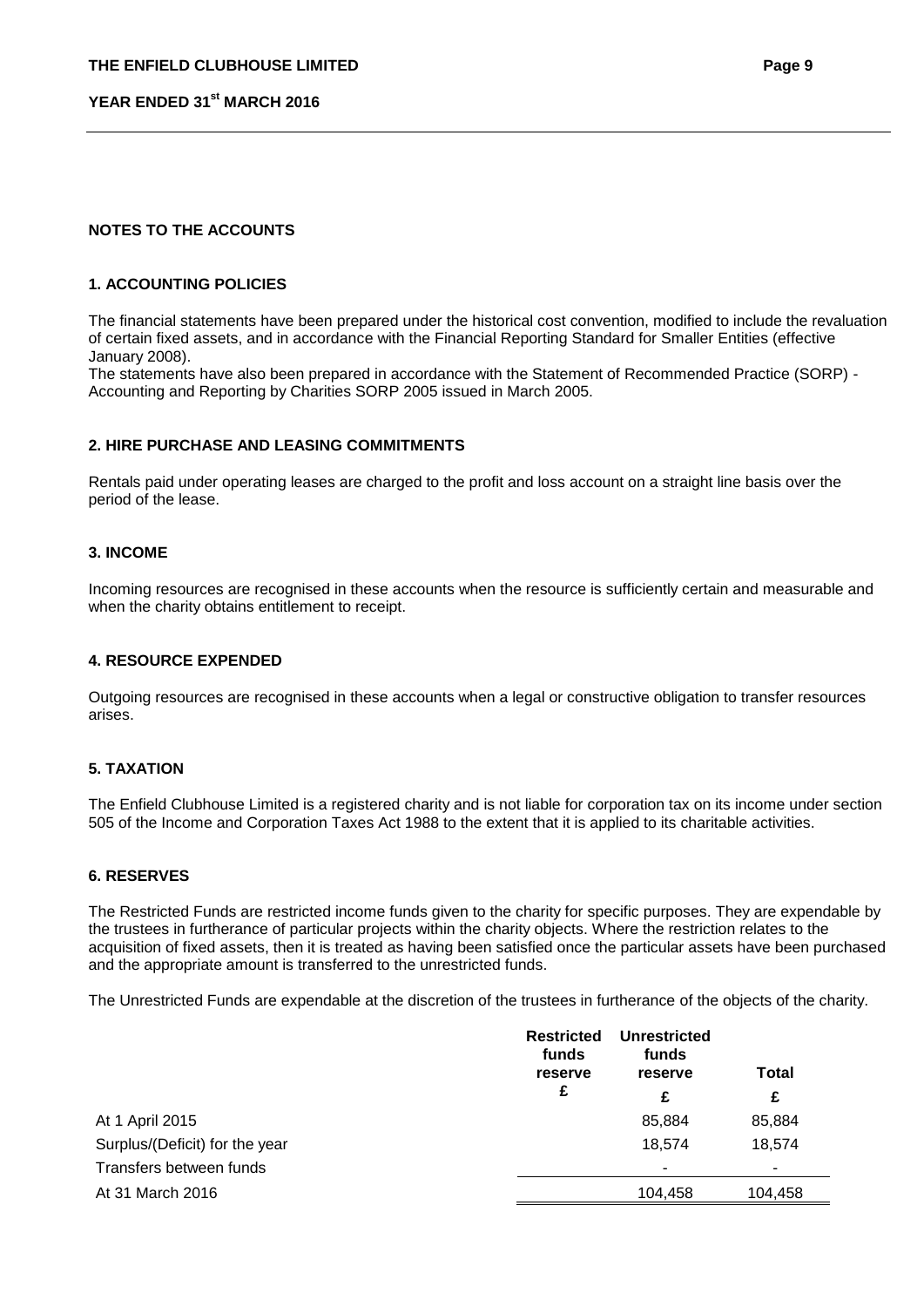# **7. STAFF COSTS**

The total Salary Costs for the year was £25,987 including Tax and National Insurance Contributions. None of the employees received emoluments in excess of £60,000 in the year or the previous year. Trustees are not remunerated.

## **8. DEBTORS**

|                                | 2016  | 2015  |
|--------------------------------|-------|-------|
|                                | £     | £     |
| Prepayments and accrued income | 5,001 | 6,025 |
|                                | 5,001 | 6,025 |
|                                |       |       |

# **9. CREDITORS**

|          | 2016  | 2015  |
|----------|-------|-------|
|          |       | £     |
| Accruals | 1,052 | 5,227 |
|          | 1,052 | 5,227 |
|          |       |       |

# **10. COMPANY LIMITED BY GUARANTEE**

The company does not have a share capital but each member has provided up to a maximum of £10 per member in event of the company being wound up.

# **11. NET MOVEMENT IN FUNDS**

|                                            | <b>Total funds</b><br>brought<br>forward | <b>Total</b><br>incoming<br>resources<br>£ | Total<br>resources<br>expended | <b>Transfers</b><br>between<br>funds<br>£ | <b>Total funds</b><br>carried<br>forward |
|--------------------------------------------|------------------------------------------|--------------------------------------------|--------------------------------|-------------------------------------------|------------------------------------------|
| Restricted funds<br>Total restricted funds |                                          |                                            |                                |                                           |                                          |
| Unrestricted funds                         |                                          |                                            |                                |                                           |                                          |
| General funds<br>Total unrestricted funds  | 85,884<br>85,884                         | 57,517<br>57,517                           | (38,943)<br>(38,943)           |                                           | 104,458<br>104,458                       |
| <b>Total funds</b>                         | 85,884                                   | 57,517                                     | (38, 943)                      |                                           | 104,458                                  |

Note: Voluntary income during this financial year also includes £10,000 donated from Wilmington Trust.